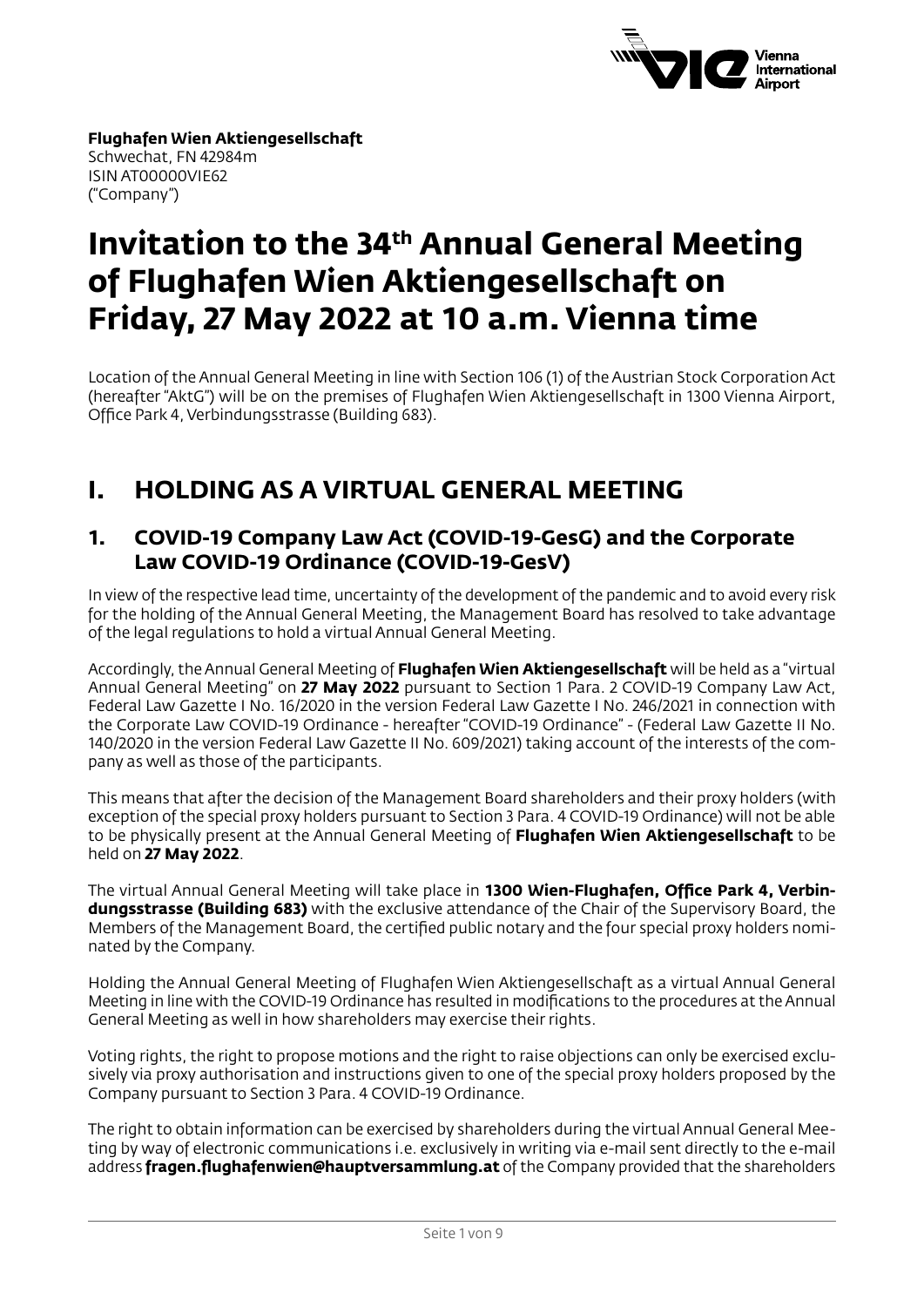

have transmitted a depositary confirmation pursuant to Section 10a AktG and point IV. and have authorized a special proxy holder pursuant to point V.

### **2. Webcast of the Annual General Meeting**

Pursuant to Section 3 Para. 1, 2 and 4 COVID-19 Ordinance in connection with Section 102 Para. 4 AktG, the Annual General Meeting will be entirely broadcast on the Internet as a Webcast in real time.

This is permissible in terms of data protection regulations, in the light of the legal foundation provided by Section 3 Para. 1, 2 and 4 COVID-19 Ordinance.

All shareholders of the Company can follow the Annual General Meeting live on the Internet starting at 10 a.m., Vienna time, **on 27 May 2022** by using the appropriate technical equipment (e.g. computer, laptop, tablet or smartphone and an internet connection with sufficient bandwidth to stream videos) at **www.viennaairport.com** as a virtual Annual General Meeting. It is not required to register or log in in order to follow the Annual General Meeting.

Due to the broadcasting of the Annual General Meeting of the Company on the Internet, all shareholders who wish to do so have the possibility to follow the proceedings of the Annual General Meeting in real time thanks to this acoustic and visual one-way connection and to follow the presentation of the Management Board, the responses to questions posed by shareholders and the voting procedure.

Reference is made to the fact that the live transmission as a virtual Annual General Meeting does not enable any remote participation (Section 102 Para. 3 (2) AktG) nor does it allow for remote voting (Section 102 Para. 3 (3) AktG and Section 126 AktG), and that the transmission on the Internet does not allow for a two-way connection. The shareholder can therefore only follow the progress of the Annual General Meeting. The shareholder therefore cannot request to speak via this connection.

Reference is also made to the fact that the Company is only responsible for the use of technical means of communications inasmuch as this can be attributed to the Company's sphere of responsibility (§ 2 Abs 6 COVID-19 Ordinance).

In addition, reference is made to the Information on the Organisational and Technical Prerequisites for participating in the Annual General Meeting pursuant to Section 3 Para. 3 in connection with Section 2 Para. 4 COVID-19 Ordinance ("**Information on Participation**").

# **II. AGENDA**

- 1. Presentation of the annual financial statements and Management Report, the Corporate Governance Report, the consolidated financial statements including the Group Management Report, the resolution on the appropriation of the net profit and the Report of the Supervisory Board on the 2021 financial year
- 2. Resolution on the appropriation of the net profit
- 3. Resolution on the discharge of the members of the Management Board for the 2021 financial year
- 4. Resolution on the discharge of the members of the Supervisory Board for the 2021 financial year
- 5. Election of the auditor for the annual financial statements and consolidated financial statements for the 2022 financial year
- 6. Resolution on the Remuneration Report
- 7. Elections to the Supervisory Board
- 8. Resolution on the Remuneration of the Members of the Supervisory Board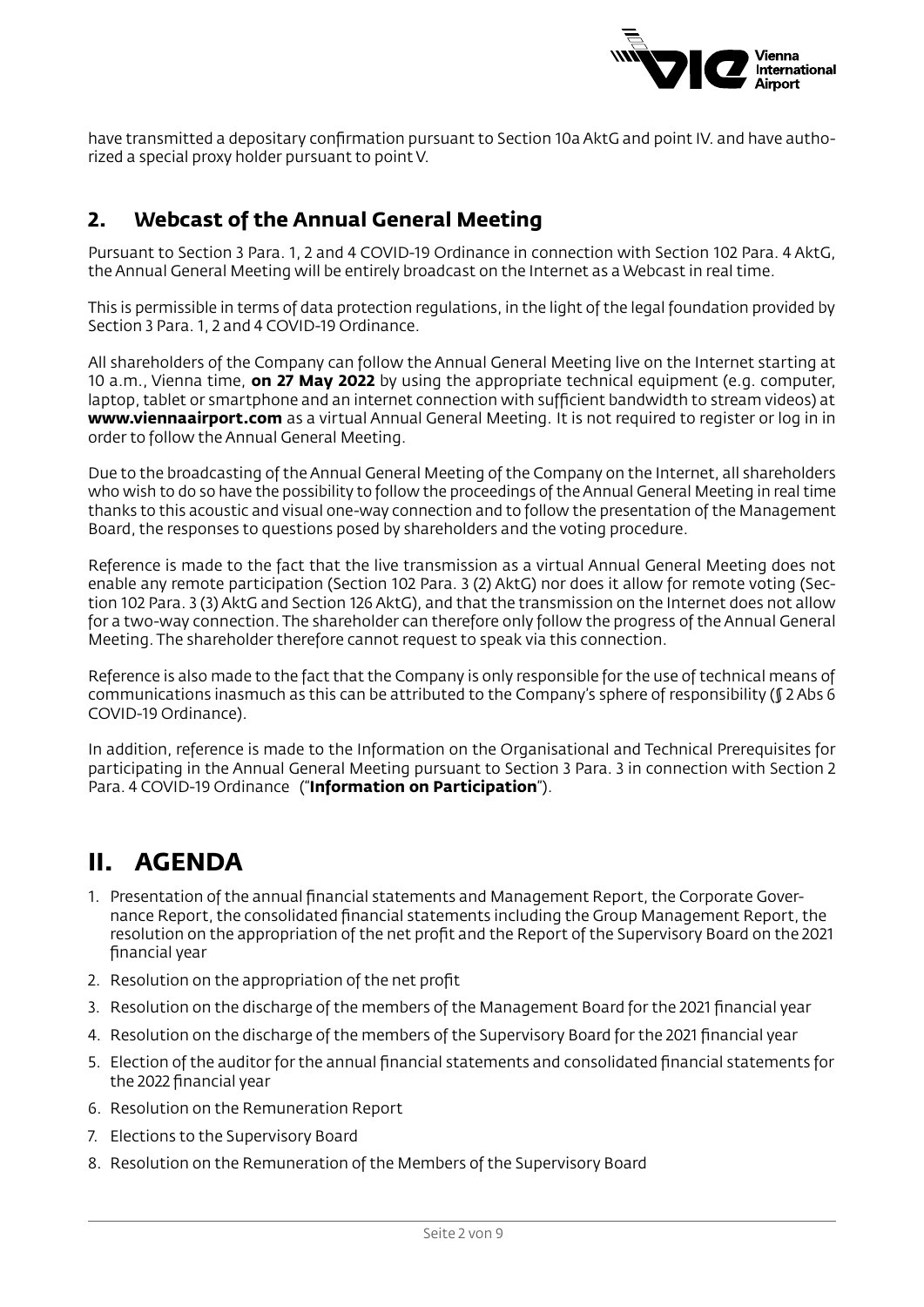

### **III. DOCUMENTS FOR THE ANNUAL GENERAL MEETING; AVAILABILITY OF INFORMATION ON THE COMPANY WEBSITE**

In particular, the following documents will be available on the Website of the Company as entered into the Commercial Register at **www.viennaairport.com** no later than **6 May 2022** pursuant to Section 108 Para. 3 and 4 AktG:

- » Invitation to the 34th Annual General Meeting on 27 May 2022,
- **Information on Participation in the 34th Annual General Meeting:** Information on the Organisational and Technical Prerequisites for Participation pursuant to Section 3 Para. 3 in connection with Section 2 Para. 4 COVID-19 Ordinance,
- » Proposal for the appropriation of the net profit,
- » Question form,
- » Proxy authorisation form for the special proxy holders
- » Revocation of proxy form,
- » Proposals for resolutions of the Supervisory Board and Management Board,
- » Annual Financial Report 2021, containing:
	- Annual financial statements and Management Report, along with the Non-Financial Declaration
	- Consolidated financial statements and Group Management Report
- » Consolidated Corporate Governance Report 2021,
- » Report of the Supervisory Board 2021,
- » Remuneration Report 2021
- » Declaration pursuant to Section 87 Para. 2 AktG Susanne Höllinger,
- » Curriculum Vitae Susanne Höllinger,
- » Declaration pursuant to Section 87 Para. 2 AktG Ewald Kirschner,
- » Curriculum Vitae Ewald Kirschner,
- » Declaration pursuant to Section 87 Para. 2 AktG Lars Bespolka,
- » Curriculum Vitae Lars Bespolka,
- » Declaration pursuant to Section 87 Para. 2 AktG Herbert Paierl,
- » Curriculum Vitae Herbert Paierl,
- » Declaration pursuant to Section 87 Para. 2 AktG Manfred Pernsteiner,
- » Curriculum Vitae Manfred Pernsteiner, M.A.,
- » Declaration pursuant to Section 87 Para. 2 AktG Karin Rest,
- » Curriculum Vitae Karin Rest,
- » Declaration pursuant to Section 87 Para. 2 AktG Boris Schucht,
- » Curriculum Vitae Boris Schucht,
- » Declaration pursuant to Section 87 Para. 2 AktG Gerhard Starsich,
- » Curriculum Vitae Gerhard Starsich,
- » Declaration pursuant to Section 87 Para. 2 AktG Karin Zipperer,
- » Curriculum Vitae Karin Zipperer, MBA,
- » Declaration pursuant to Section 87 Para. 2 AktG Sonja Steßl,
- » Curriculum Vitae Sonja Steßl.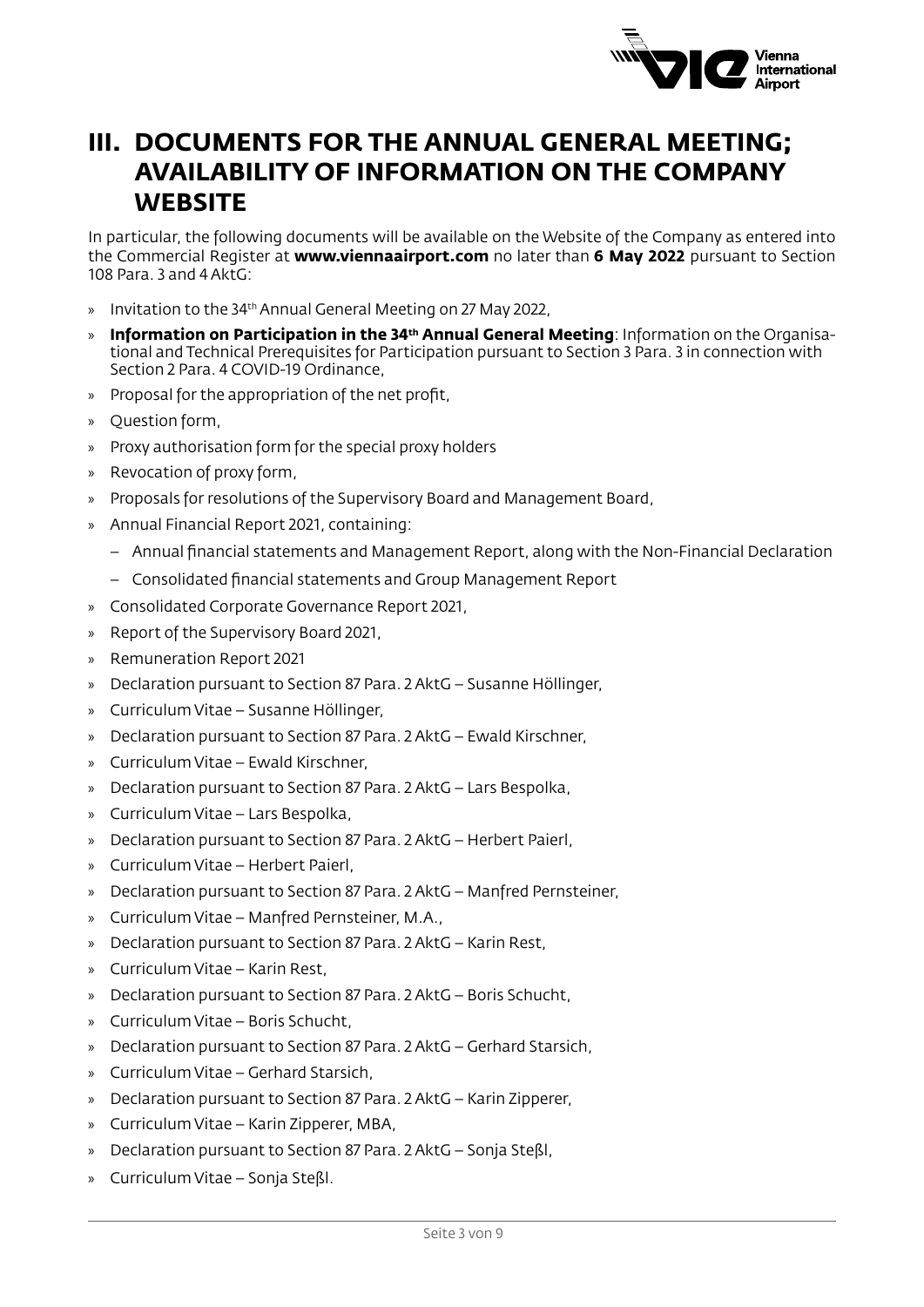

# **IV. RECORD DATE AND PREREQUISITES FOR PARTICIPATING IN THE ANNUAL GENERAL MEETING**

Eligibility to participate in the virtual Annual General Meeting and to exercise voting rights and other shareholder rights that can be exercised at this virtual Annual General Meeting pursuant to the COVID-19 Company Law Act and the COVID-10 Ordinance based on the shareholding at the end of day on **17 May 2022** (record date to provide proof of shareholding).

A person is only eligible to participate in the virtual Annual General Meeting pursuant to the COVID-19 Company Law Act and the COVID-10 Ordinance if he/she is a shareholder on this record date and is able to supply sufficient proof of this status to the Company.

Proof of the shareholding must be provided by a depository confirmation as stipulated in Section 10a AktG. This confirmation must be sent to the Company no later than **23 May 2022** (12 p.m. midnight, CEST, local Vienna time) exclusively via one of the following communication channels and addresses:

(i) for transmitting the depositary confirmation in text form, which is sufficient pursuant to Section 12 Para. 2 Articles of Association

| Per e-mail: | anmeldung.flughafenwien@hauptversammlung.at<br>(please submit the depositary confirmation as a PDF file) |
|-------------|----------------------------------------------------------------------------------------------------------|
| Per fax:    | $+43(0)$ 1 8900 500 $-88$                                                                                |

(ii) for transmitting the depositary confirmation in written form

| Per mail or<br>messenger | Flughafen Wien Aktiengesellschaft<br>c/o HV-Veranstaltungsservice GmbH<br>8242 St. Lorenzen am Wechsel, Köppel 60 |
|--------------------------|-------------------------------------------------------------------------------------------------------------------|
| <b>Per SWIFT:</b>        | <b>GIBAATWGGMS</b><br>(Message Type MT598 or MT599,<br>the text must include ISIN AT00000VIE62)                   |

**Appointing a special proxy holder and the right of shareholders to obtain information cannot be done effectively without a depositary confirmation** being received by the Company in a timely manner.

Shareholders are requested to contact their depositary bank and arrange for the issuance and transmission of a depositary confirmation.

The record date has no effect on the saleability of the shares and has no bearing on dividend rights.

#### **Depositary confirmation pursuant to Section 10a AktG**

The depository confirmation must be issued by a depository institution which maintains its registered offices in a member state of the European Economic Area or in a full member state of the OECD and must include the following information (Section 10a Para. 2 AktG):

- » Information on the issuer: name/company and address or a code commonly used in business transactions between financial institutions (SWIFT-code),
- » Information on the shareholder: name/company, address, date of birth for natural persons, and if applicable, register and registration number for legal persons,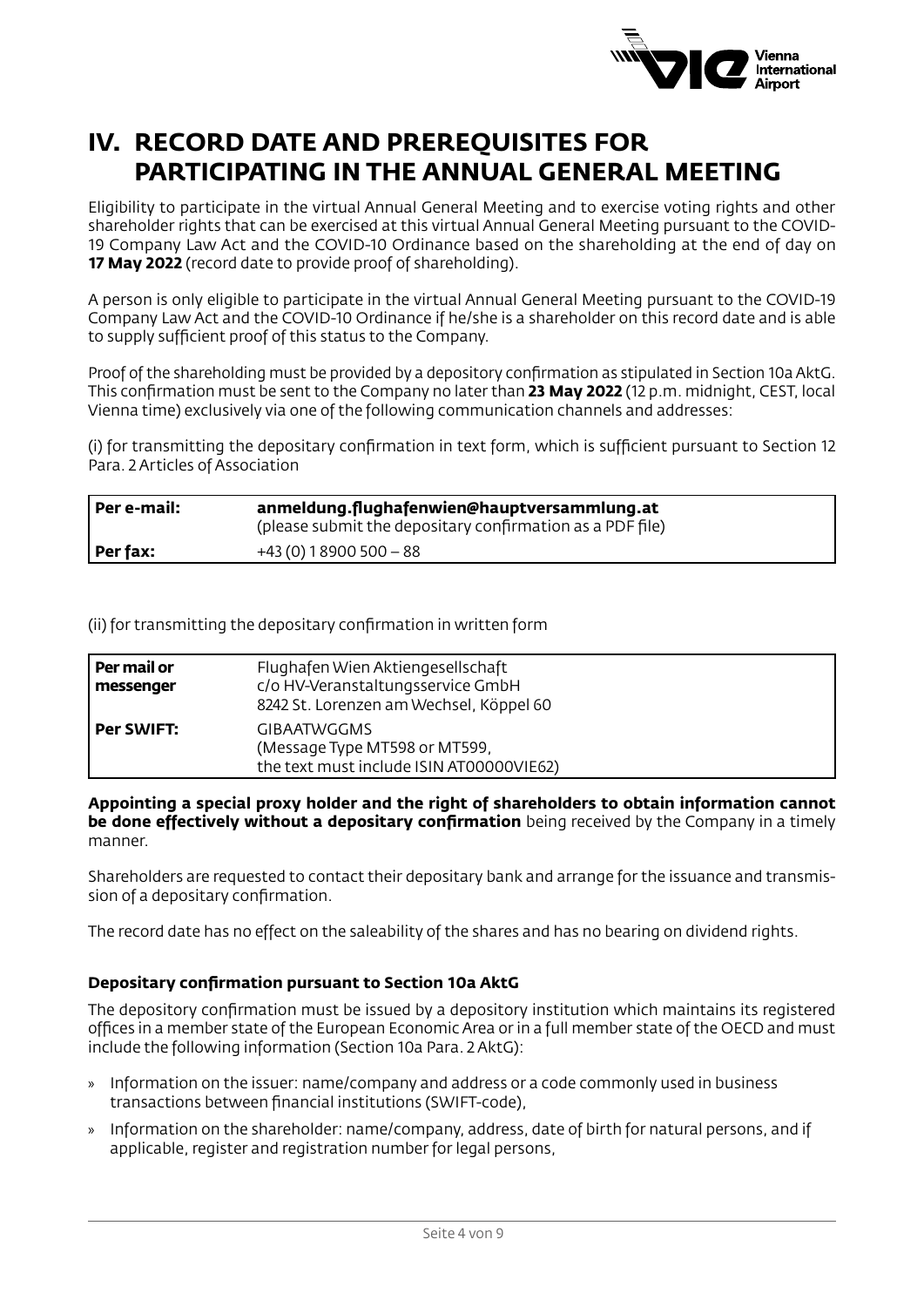

- » Information on the shares: number of shares held by the shareholder, ISIN AT00000VIE62 (customary international securities identification number)
- » Depository number, share account number or other designation,
- » Date or period covered by the depository confirmation

The depository confirmation to verify the shareholding as the basis for participation in the Annual General Meeting must relate to the end of the record date for the proof of shareholding, i.e. **17 May 2022** (12 p.m. midnight, CEST, local Vienna time).

The depository confirmation will be accepted if it is submitted in German or English.

### **V. AUTHORISATION OF A SPECIAL PROXY HOLDER AND THE PROCEDURE TO BE FOLLOWED**

Every shareholder entitled to participate in the Annual General Meeting pursuant to the COVID-19 Company Law Act and the COVID-19 Ordinance and who has provided sufficient proof to the Company as described in point IV of this invitation has the right to appoint and authorise a special proxy holder.

Proposing a motion, submitting votes and raising objections at the virtual Annual General Meeting of **Flughafen Wien Aktiengesellschaft** on **27 May 2022** can only be exercised via one of the special proxies pursuant to Section 3 Para. 4 COVID-19 Ordinance whose costs are born by the company.

The following special proxy holders who are suitable and independent of the Company are proposed:

- (i) Dipl.-Volkswirt, Dipl.-Jurist Florian Beckermann, LL.M. c/o Austrian Shareholder Association (Interessenverband für Anleger, IVA) 1130 Vienna, Feldmühlgasse 22, Austria E-mail: **beckermann.flughafenwien@hauptversammlung.at**
- (ii) Mr. Paul Fussenegger, attorney-at-law 1010 Vienna, Rotenturmstraße 12/6, Austria E-mail: **fussenegger.flughafenwien@hauptversammlung.at**
- (iii) Mr. Ewald Oberhammer, attorney-at-law c/o Oberhammer Rechtsanwälte GmbH 1010 Vienna, Karlsplatz 3/1, Austria E-mail: **oberhammer.flughafenwien@hauptversammlung.at**
- (iv) Mag. Gernot Wilfling, attorney-at-law c/o Müller Partner Rechtsanwälte GmbH 1010 Vienna, Rockhgasse 6, Austria E-mail: **wilfling.flughafenwien@hauptversammlung.at**

Every shareholder can choose one of the four above-mentioned individuals to serve as his or her special proxy holder and confer proxy authorisation on this special proxy.

Conferring proxy authorisation to any other person is not permissible pursuant to Section 3 Para. 4 COVID-19 Ordinance.

In order to grant authorisation to the special proxies, a separate **proxy authorisation form** can be downloaded on the Website of the Company at **www.viennaairport.com** starting no later than **6 May 2022.**  It is expressly requested to use this proxy authorisation form.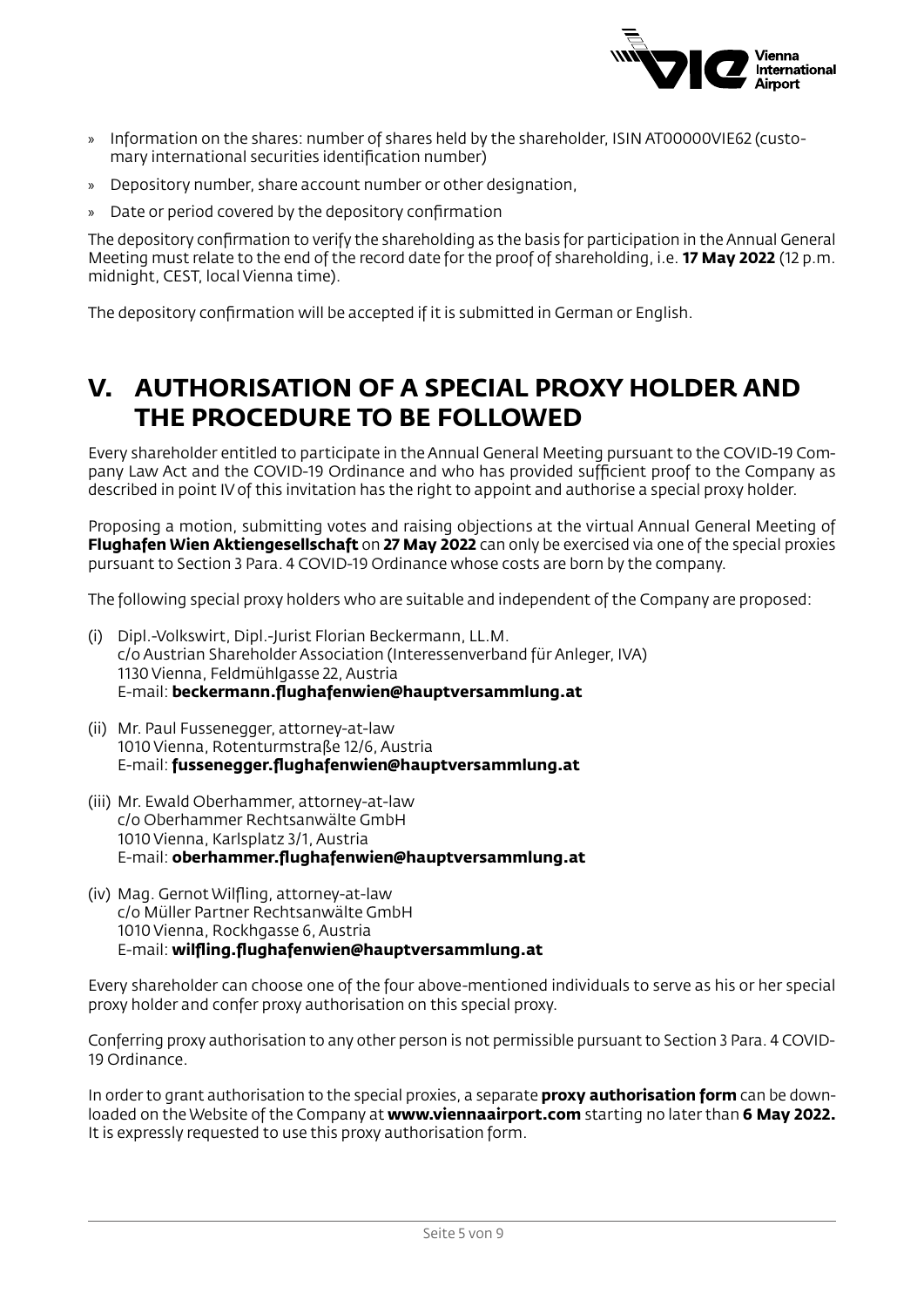

The rules contained in the **Information on Participation** for conferring authorisation on proxies, the stipulated means of conveying authorisation and relevant deadlines must be complied with.

The possibility to personally confer proxy authorisation at the location of the Annual General Meeting is expressly excluded.

### **VI. INFORMATION ON THE RIGHTS OF SHAREHOLDERS AS DEFINED IN SECTIONS 109, 110, 118 AND 119 AUSTRIAN STOCK CORPORATION ACT (AKTG)**

#### **1. Additions to the agenda by shareholders pursuant to Section 109 AktG**

Shareholders whose own or combined total shareholding equals 5% or more of the Company's share capital and who have held these shares for at least three months prior to the filing of their proposal can request in writing that **additional items be put on the agenda** of this Annual General Meeting and made publicly known, if this request is submitted to the Company in writing by mail or messenger no later than **6 May 2022** (12 p.m. midnight, CEST, local Vienna time) exclusively at the address **Mr. Wolfgang Köberl, General Secretariat, A-1300 Vienna Airport** or, if by e-mail, with qualified electronic signature to the e-mail address **fwag-hauptversammlung@viennaairport.com** or via SWIFT to the address GIBAAT-WGGMS. "Written form" means genuine signature or signed and with the company's official mark of the proposer or, if by e-mail, with qualified electronic signature or, if by transmission via SWIFT, with message type MT598 or MT599 and mandatory inclusion of ISIN AT00000VIE62 in the text.

Each item submitted for the agenda in this manner must include a proposed resolution together with a statement explaining the reasons for such a proposal. In any case, the item on the agenda and the proposed resolution, but not the statement explaining the reasons for this proposal, must be formulated and submitted in German. Proof of the status as a shareholder must be provided by depository confirmation as stipulated in Section 10a AktG. This confirmation must verify that the shareholders filing the motion have held these shares for at least three months prior to the proposal and may not be older than seven days when it is submitted to the Company. Several depositary confirmations for shares which together comprise a shareholding of more than 5% in the Company must refer to the same point in time (day, time).

Further requirements for depository confirmation are listed under the section on the right to participate (point IV. contained in this invitation).

#### **2. Draft resolutions on agenda items submitted by shareholders pursuant to Section 110 AktG**

Shareholders whose total shareholding equals 1% or more of the Company's share capital may submit written **proposals for resolutions** including a statement explaining the reasons for the proposals relating to any item on the agenda of this Annual General Meeting and require that these proposals, together with the names of the affected shareholders, the statement explaining the reasons and any statement by the Management Board or Supervisory Board, be published on the Website of the Company as entered into the Commercial Register, if this request is submitted to the Company in writing no later than **17 May 2022** (12 p.m. midnight, CEST, local Vienna time) either by fax at **+43 (0) 1 7007 - 23622** or per mail to the address **Mr. Wolfgang Köberl, General Secretariat, A-1300 Vienna Airport**, or per e-mail at **fwag-hauptversammlung@viennaairport.com,** whereby the written request must be attached to the e-mail, e.g. as a PDF file. In light of the fact that the statements must be submitted in written form pursuant to Section 13 Para 2 AktG, the statement must be made in a document or in a different manner of written characters suitable for the permanent reproduction of the lettering, and include the identity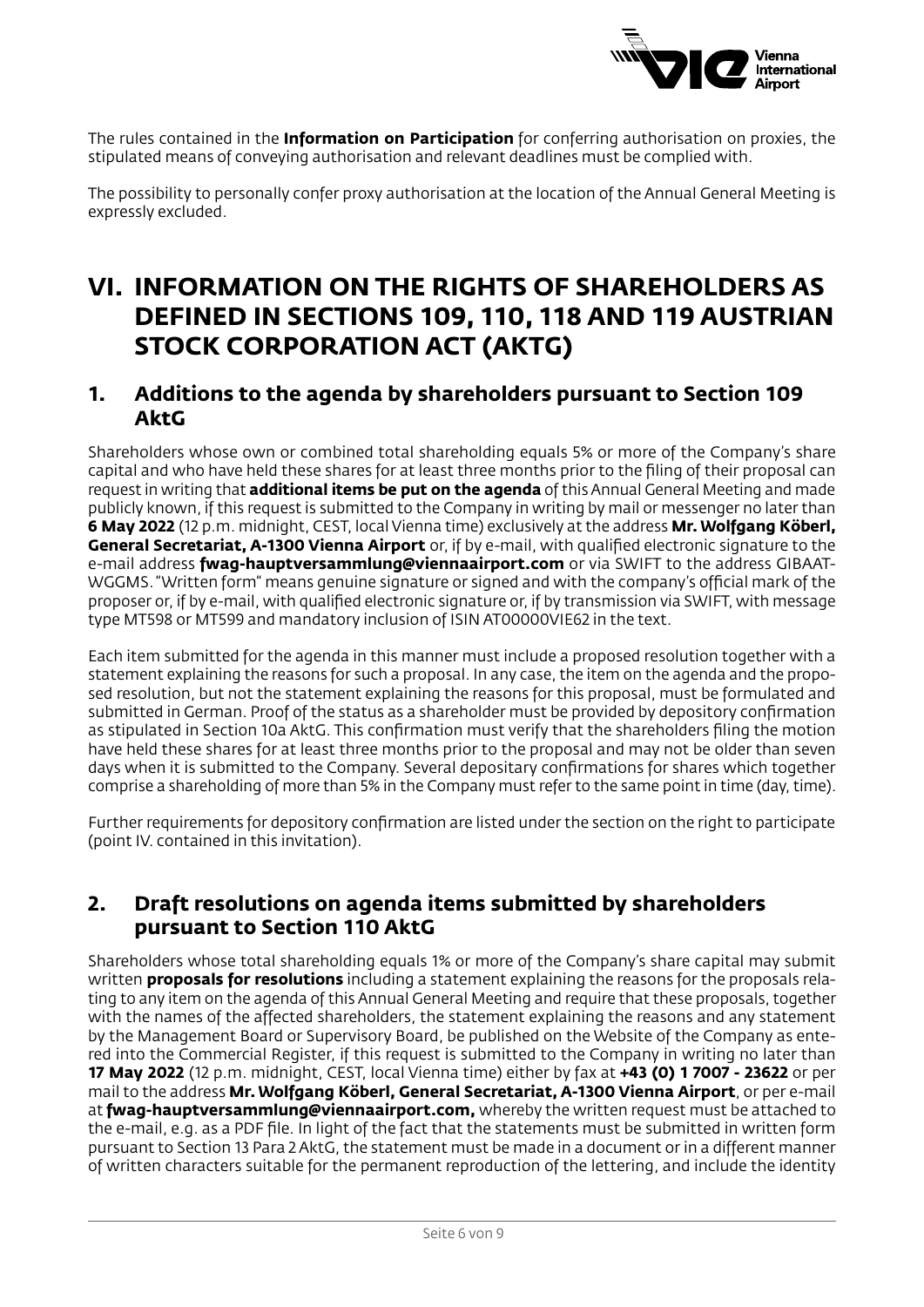

of the person making the statement, with the conclusion of the document containing a reproduction of the person's signature or by other means. The proposed resolution, but not the statement explaining the reasons for this proposal, must be formulated and submitted in German.

In case of a **proposal for the election of a Supervisory Board Member** the declaration of the proposed person will replace the statement explaining the reasons pursuant to Section 87 Para. 2 AktG.

Proof of the status as a shareholder must be provided by depository confirmation as stipulated in Section 10a AktG provided that this confirmation is not more than seven days old when it is submitted to the Company. Several depositary confirmations for shares which together comprise a shareholding of more than 1% in the Company must refer to the same point in time (day, time).

Further requirements for depository confirmation are listed under the section on the right to participate (point IV. of this invitation).

#### **3. Disclosures pursuant to Section 110 Para. 2 Clause 2 AktG in connection with Section 86 Para. 7 and 9 AktG**

Regarding agenda item 7. "Elections to the Supervisory Board" and the possible submisson of a respective proposal for the election by shareholders pursuant to Section 110 AktG the company discloses the following:

The Supervisory Board of Flughafen Wien Aktiengesellschaft consisted so far, namely after the last election by the Annual General Meeting, of ten members which were elected by the Annual General Meeting (shareholder representatives). These ten shareholder representatives consist of eight men and two women. All five members of the Supervisory Board delegated by the works council are men.

The workforce of Flughafen Wien Aktiengesellschaft consists of less than 20% of women. Consequently, the regulations of the minimum quota mandate pursuant to Section 86 Para. 7 AktG need not be applied by Flughafen Wien Aktiengesellschaft.

#### **4. The right of shareholders to obtain information pursuant to Section 118 AktG**

On request, every shareholder must be provided with information concerning the business matters of the Company at the Annual General Meeting, if this information is necessary to enable the shareholder to properly evaluate any item on the agenda. This obligation to provide information also covers the Company's legal relations with an associated company as well as the status of the Group and companies included in the consolidated financial statements.

This request for information may be refused if, according to sound business judgment, it could result in significant damage to the Company or a subsidiary, or if the provision of this information would comprise a criminal offense punishable under law.

Precondition for the exercise of the right of shareholders to obtain information is the proof of eligibility for participation (point IV. of the invitation) and the granting of an appropriate authorization to a special proxy holder pursuant to point V.

It is expressly pointed out that the **right to obtain information and the right to speak during the virtual Annual General Meeting** on the part of shareholders themselves can only be exercised by directly transmitting the questions or the statement in writing to the Company per e-mail at the address **fragen.flughafenwien@hauptversammlung.at.**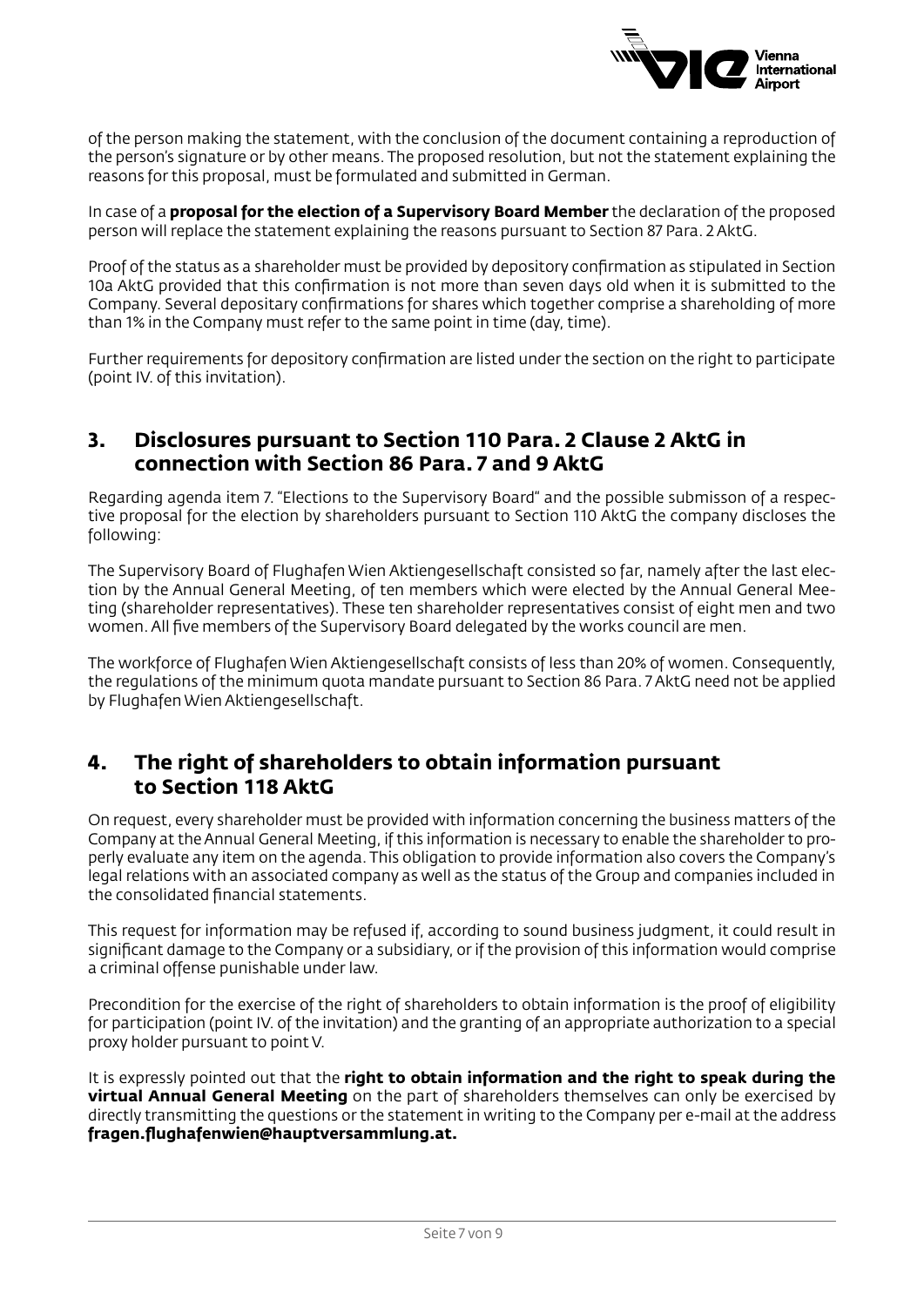

Shareholders are requested to convey **all questions in writing per e-mail in advance** to the address **fragen.flughafenwien@hauptversammlung.at** and do so in a timely manner so that the questions are **received** by the Company no later than on the third working day before the Annual General Meeting, which is **23 May 2022.** This provides for the organisation of an efficient session in the interest of all participants of the Annual General Meeting, especially for questions that need longer preparation time.

In turn, this will allow the Management Board to make precise preparations and quickly respond to the questions posed by you.

Please make use of the **question form** which is accessible on the Website of the Company at **www.viennaairport.com**. If this question form is not used, then the person (name/company, date of birth/companies' register number of the shareholder) must be named in the respective e-mail. To enable the Company to check identity and consistency with the depositary confirmation, we ask you to also state your depository account number in the e-mail.

Please note that **appropriate time limitations** may be specified by the **chairperson of the Annual General Meeting.**

More detailed information and the modalities of exercising the shareholders' right to obtain information pursuant to Section 118 AktG are included in the **Information on Participation.**

#### **5. Proposing motions at the Annual General Meeting pursuant to Section 119 AktG**

Every shareholder, regardless of the extent of shareholding, is entitled to bring forward motions through his or her special proxy holder in respect to each item on the agenda at the virtual Annual General Meeting pursuant to the COVID-19 Company Law Act and the COVID-10 Ordinance.

Motion proposals can only be submitted by the respective shareholder to the mandated special proxy holder who can bring forward the motion in the Annual General Meeting.

The point in time until which instructions for the proposal of motions to the special proxy holders are possible will be determined by the chairperson in course of the virtual Annual General Meeting.

This **right to bring forward a motion** is contingent upon **proof of the right to participate** in the Annual General Meeting as stipulated in point IV. of this invitation **and** the **granting of a corresponding authorisation to a special proxy holder** in line with point V. of this invitation.

However, if a shareholder tables a **motion for election of a member of the Supervisory Board**, it is mandatory that a resolution proposal pursuant to § 110 AktG be submitted within the time period allowed: Candidates for election to the Supervisory Board (item 7 on the agenda) can only be proposed by shareholders whose aggregate shareholding reaches 1% of the total shares. Such election proposals must be delivered to the company as described above (item VI, para. 2) not later than **17 May 2022**. Each proposal must be accompanied by the declaration pursuant to Section 87 Para. 2 AktG by the candidate for election concerning their professional qualifications, their professional or comparable functions, and all circumstances that could give cause for concern with regard to the candidate's impartiality.

Otherwise the shareholders' motion for election of a member of the Supervisory Board cannot be considered in the vote.

Concerning the information pursuant to Section 110 Para. 2 Clause 2 AktG in connection with Section 86 Para. 7 and 9 AktG reference is made to the content of item VI. Para. 3.

More detailed information and the modalities of exercising the shareholders' right to propose motions pursuant to Section 119 AktG are included in the **Information on Participation.**